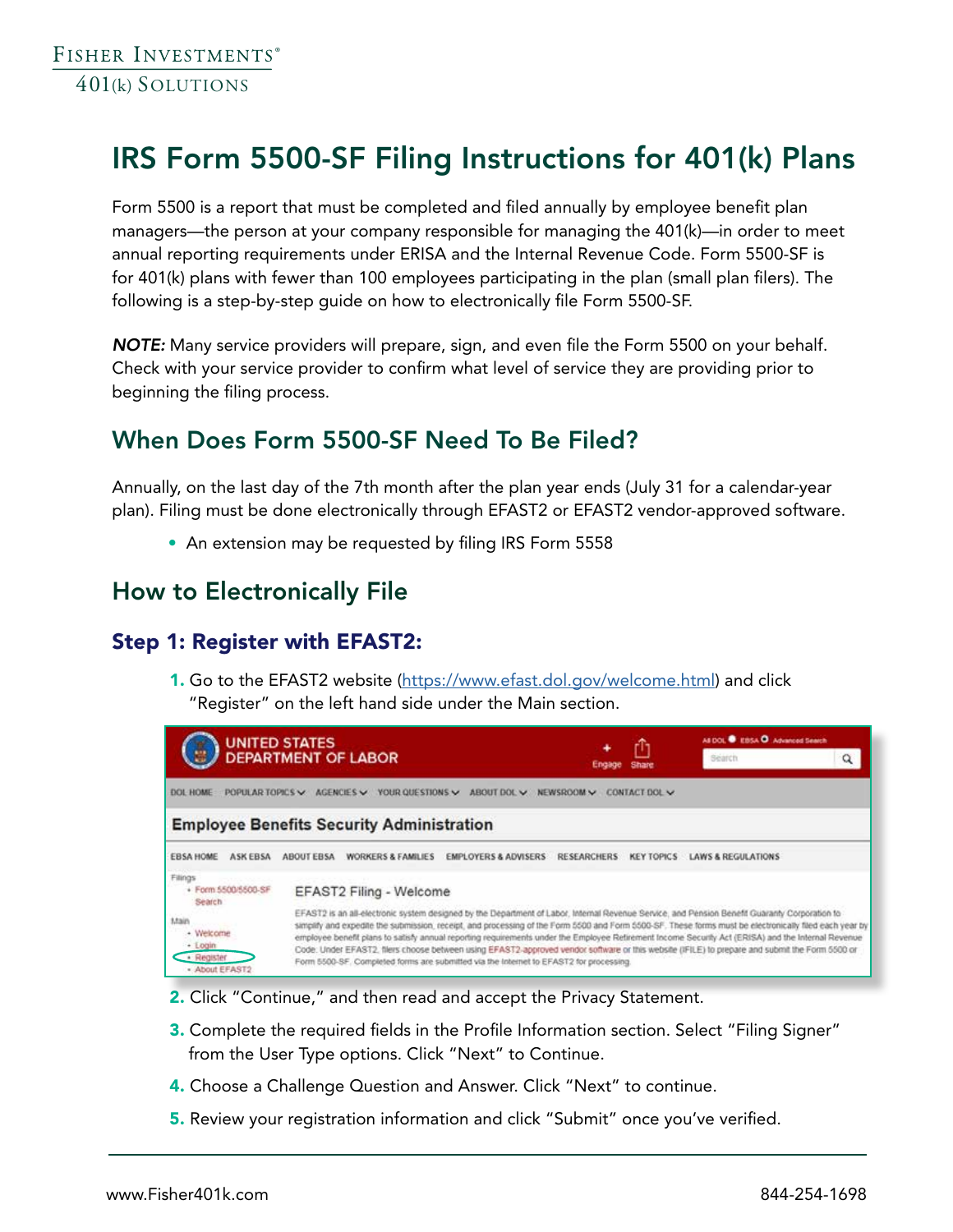- 6. Confirm your registration by clicking "OK".
- 7. Read the confirmation email that you will receive from efast@efastsys.dol.gov. Continue the registration process by clicking the link in the email.
- 8. Verify your Challenge Question.
- 9. Accept the Signature Agreement.
- 10. Create a password based on the specified requirements and click "Save" to continue.
- 11. Print the "Register Confirmation" screen.

*IMPORTANT:* These credentials will only be displayed here. *You will not have access to your User ID and PIN after exiting this screen.* Please print this page for your records. When the screen indicates Successful Account Activation, you have registered your credentials on the EFAST2 website. Now you will be able to transmit your Form 5500-SF.

For any technical support needed during this registration process, contact the EFAST2 Help Desk Monday through Friday from 8 a.m. to 8 p.m. ET by phone at 866-GO-EFAST (866-463-3278) or email efast@dol.gov.

#### Step 2: Electronically File Form 5500:

- 1. Log in to the EFAST2 website (https://www.efast.dol.gov/welcome.html)
- 2. Access the current year's Form 5500-SF by clicking the "Form Year" dropdown.
- **3.** To review and electronically file the Form 5500-SF, click on your plan name under the Plan Name column.
- 4. On the following screen, click on "File EFAST Forms" under "E-File" to begin the process.

| <b>Plan Selection</b>                    |           |        |                       |             |                                      | 2016<br>Form year:         |  |
|------------------------------------------|-----------|--------|-----------------------|-------------|--------------------------------------|----------------------------|--|
| 16<br>411<br>Page size: 10 -             |           |        |                       |             |                                      | 1 items in 1 pages         |  |
| Plan Name                                | EIN       | Plan # | Plan Year<br>End Date | Form Status | <b>EFAST Filing</b><br><b>Status</b> | 8955-SSA Filling<br>Status |  |
| ABC Company 401k and Profit Sharing Plan | 999999999 | 001    | 12/31/2016            | Published   | Not Filed                            | Not Filed                  |  |

- 5. To review the Form 5500-SF for accuracy, select "View" under "Actions" on the 5500 line. (Refer to visual at top of next page)
	- a. If you do not require changes: click "Next"
	- b. If you do require changes: contact the service provider who prepared your Form 5500-SF in order to request the change